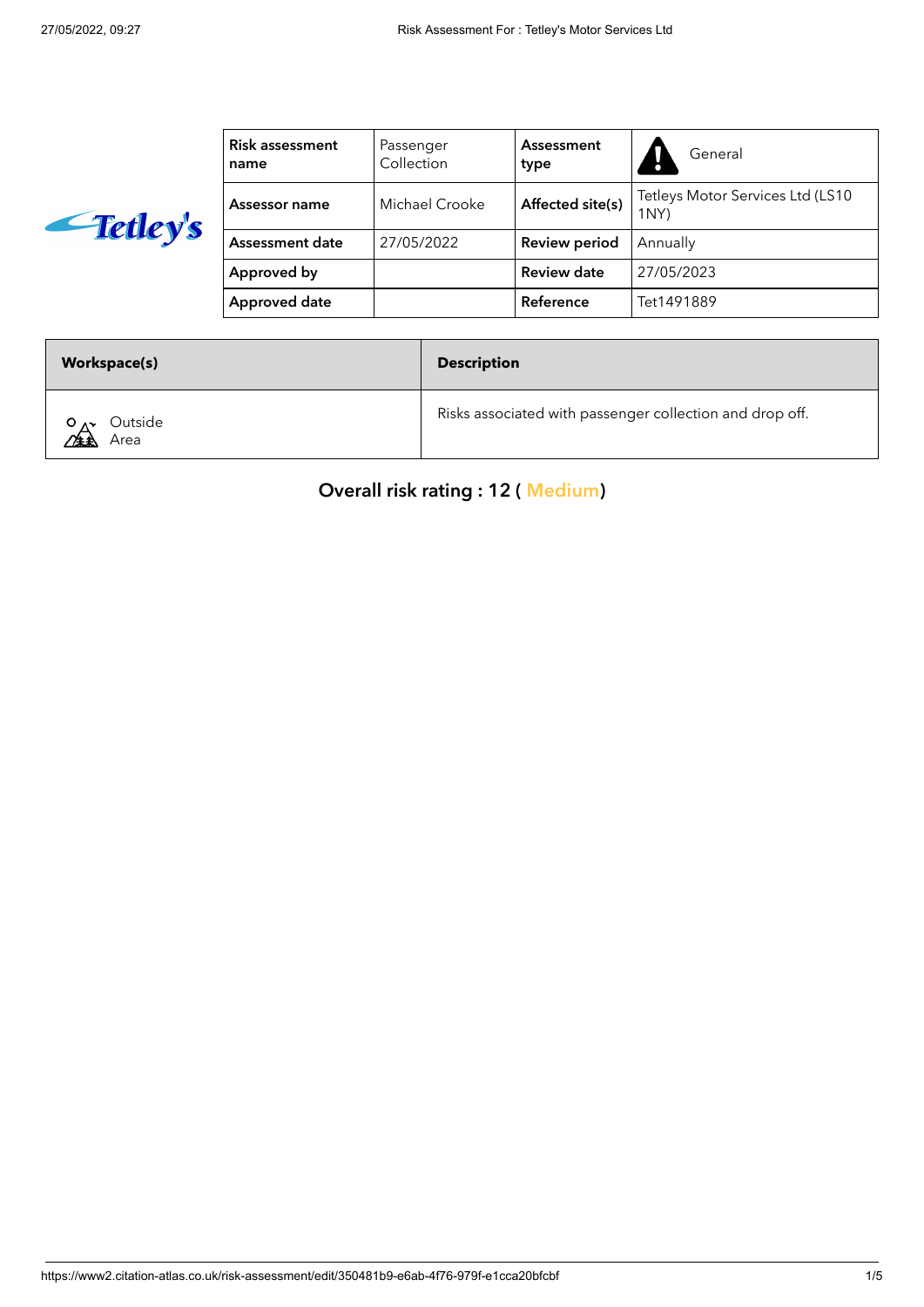| <b>Hazard</b>                                                                                                         | <b>Who could</b><br>be harmed<br>and how?                                                                                                                                                                        | <b>Existing controls</b>                                                                                                                                                                                                                                                                                                                                                                                                                                                                                                                                                                                                                                                                                                                                                                                             |
|-----------------------------------------------------------------------------------------------------------------------|------------------------------------------------------------------------------------------------------------------------------------------------------------------------------------------------------------------|----------------------------------------------------------------------------------------------------------------------------------------------------------------------------------------------------------------------------------------------------------------------------------------------------------------------------------------------------------------------------------------------------------------------------------------------------------------------------------------------------------------------------------------------------------------------------------------------------------------------------------------------------------------------------------------------------------------------------------------------------------------------------------------------------------------------|
| Access doors<br>Risk of injury due to<br>the inadvertent<br>trapping of fingers,<br>clothes etc. in closing<br>doors. | All staff,<br>Members of<br>the public,<br>Student /<br>pupil<br>How Many?<br>Multiple<br>How?<br>Risk of injury<br>due to the<br>inadvertent<br>trapping of<br>fingers,<br>clothes etc. in<br>closing<br>doors. | <b>Access Doors</b><br>Most vehicle doors<br>automatically recycle if<br>anything gets caught<br>and all vehicles have soft<br>rubber edges.                                                                                                                                                                                                                                                                                                                                                                                                                                                                                                                                                                                                                                                                         |
| Passengers/Service<br>Users In Vehicles<br>Risk of injury to<br>passengers/Service<br>Users in vehicles               | Service user,<br>Student /<br>pupil<br>How Many?<br>Multiple<br>How?<br>Passengers<br>could be at<br>risk of injury if<br>stood or not<br>wearing a<br>seat belt.                                                | No Smoking In The<br>Vehicle<br>No smoking area due to<br>hazards and risks within.<br>Enforced with signage,<br>disciplinary procedures<br>etc.<br><b>Passenger Safety</b><br>Passengers must remain seated at all times and wear a<br>seatbelt, where provided. Standing on vehicles is prohibited,<br>unless marked on the interior of the vehicle.<br>Standing is permitted when using toilet facilities or when<br>alighting.<br>Distracting the driver by excessive noise or by passengers<br>moving about is highly dangerous and is not permitted.<br>Drivers need to concentrate on the road and not what is<br>happening behind them.<br>Seat Belts Fitted & Worn<br>On Coach Journeys<br>Seat belts are fitted &<br>worn by all passengers<br>on coach journeys<br>enforced by Staff and/or<br>the Driver |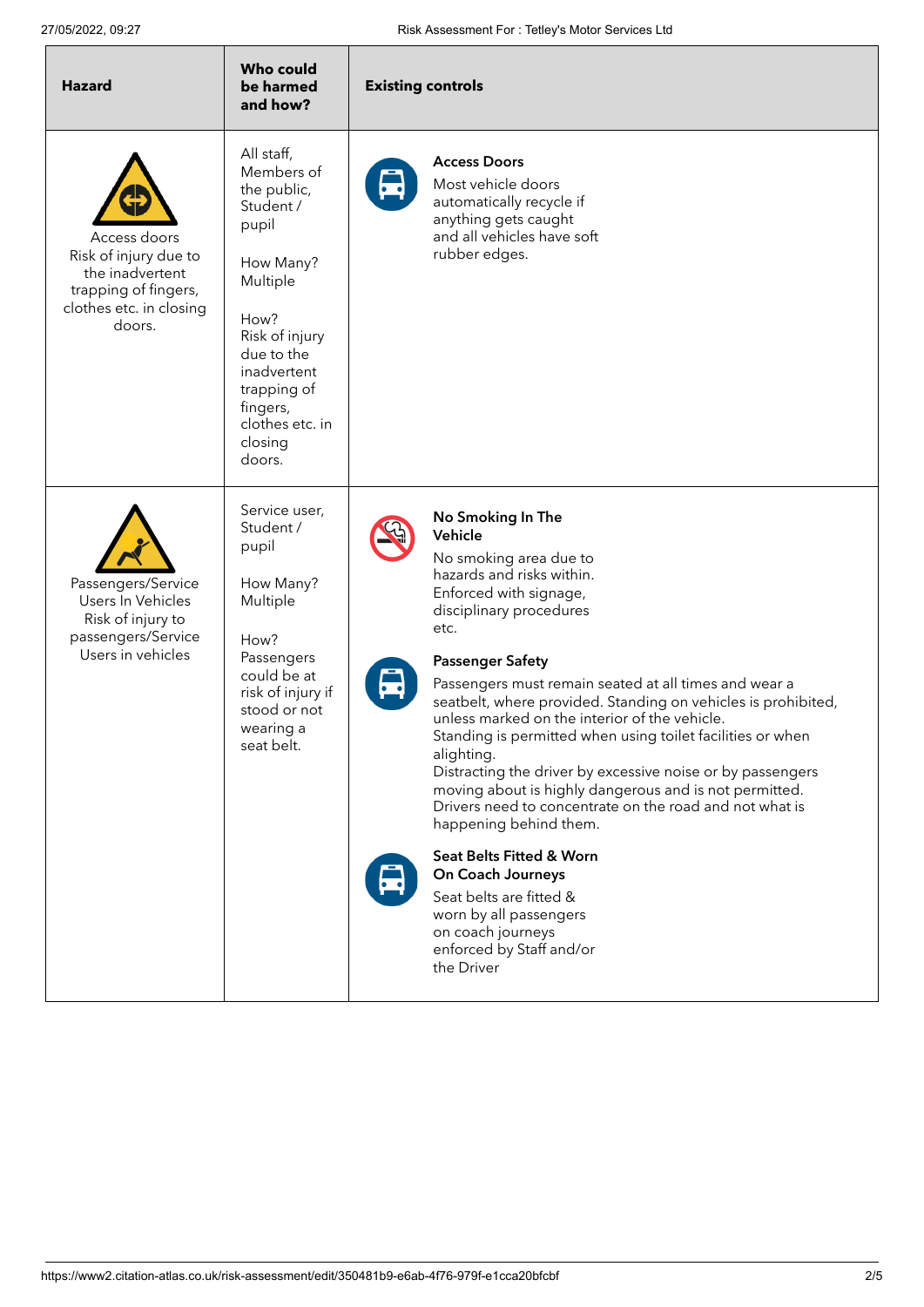| <b>Hazard</b>                                                                                                                                   | <b>Who could</b><br>be harmed<br>and how?                                                                                                                                                                                     | <b>Existing controls</b>                                                                                                                                                                                                                                                                                                                                                                                                                                                                                                                                                                                                                                                                                                                            |  |
|-------------------------------------------------------------------------------------------------------------------------------------------------|-------------------------------------------------------------------------------------------------------------------------------------------------------------------------------------------------------------------------------|-----------------------------------------------------------------------------------------------------------------------------------------------------------------------------------------------------------------------------------------------------------------------------------------------------------------------------------------------------------------------------------------------------------------------------------------------------------------------------------------------------------------------------------------------------------------------------------------------------------------------------------------------------------------------------------------------------------------------------------------------------|--|
| People Movement<br>(Risk of Trips & Falls)<br>Risk of injury due to a<br>variety of<br>access/egress<br>hazards that can<br>cause trips & falls | Service user,<br>Student /<br>pupil<br>How Many?<br>Multiple<br>How?<br>Moving<br>vehicles can<br>be<br>dangerous if<br>passengers<br>are not sat<br>down. Wet<br>weather can<br>make<br>surfaces and<br>step edges<br>slippy | Aisles & Gangways Kept<br><b>Slips &amp; Trips</b><br>Clear<br>Risk of slipping on floor<br>All aisles and gangways<br>or step edges especially<br>must be kept clear as<br>when wet.<br>they are classed as<br>emergency escape<br>routes                                                                                                                                                                                                                                                                                                                                                                                                                                                                                                          |  |
| School Children &<br>Students<br>Risks associated with<br>young children                                                                        | Student /<br>pupil<br>How Many?<br>Multiple<br>How?<br>Children and<br>students are<br>at risk<br>without adult<br>supervision.                                                                                               | Passengers board/alight in safe areas<br>Wherever possible passengers, especially children, board<br>alight at the correct side of the road that they need to be.<br>Where possible drivers should use official coach bays, drop off<br>points and coach parks.<br>Seat Belts Fitted & Worn<br>On Coach Journeys<br>Seat belts are fitted &<br>worn by all passengers<br>on coach journeys<br>enforced by Staff.<br>Supervision<br>For school and private hires for children it is the hirers<br>responsibility to ensure that there are adequte adult<br>supervisors. Supervisors should be positioned at various<br>positions in the vehicle to be able to see all the passengers,<br>ideally at the rear and middle of the vehicle as a minimum. |  |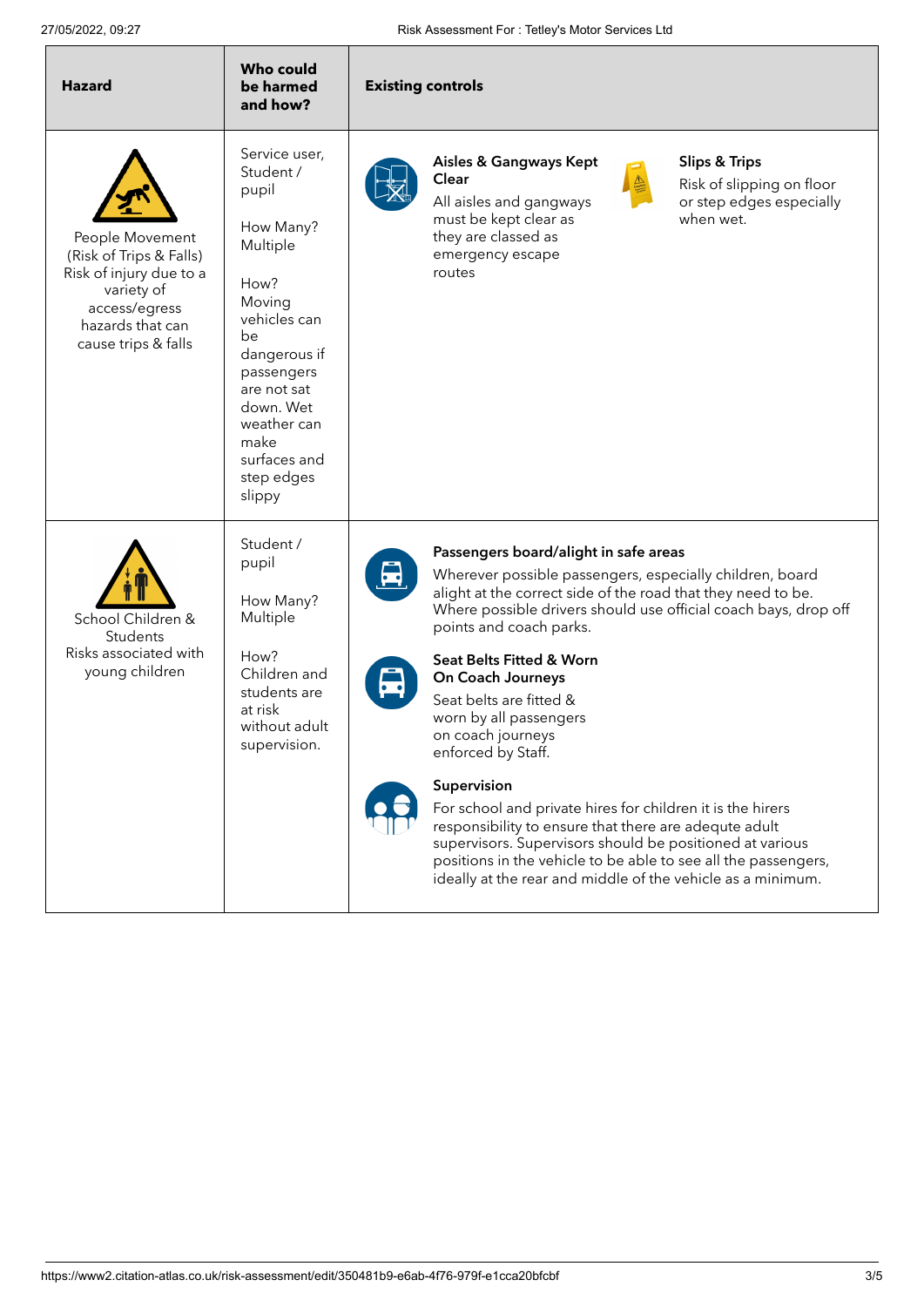| <b>Hazard</b>                                                                                                                                       | <b>Who could</b><br>be harmed<br>and how?                                                                                                                                                               | <b>Existing controls</b>                                                                                                                                                                                                                                                                                                                                                                                                                                                                                                                                                                                                                                                                                                       |  |
|-----------------------------------------------------------------------------------------------------------------------------------------------------|---------------------------------------------------------------------------------------------------------------------------------------------------------------------------------------------------------|--------------------------------------------------------------------------------------------------------------------------------------------------------------------------------------------------------------------------------------------------------------------------------------------------------------------------------------------------------------------------------------------------------------------------------------------------------------------------------------------------------------------------------------------------------------------------------------------------------------------------------------------------------------------------------------------------------------------------------|--|
| Vehicle<br>Loading/Unloading<br>Risk of injuries whilst<br>undertaking<br>loading/unloading<br>activities.                                          | Service user,<br>Student /<br>pupil<br>How Many?<br>Multiple<br>How?<br>Dropping<br>off/picking<br>up in areas<br>busy with<br>traffic or<br>without<br>suitable<br>pavements<br>and<br>infrastructure. | <b>All Employees Receive</b><br><b>Induction Training</b><br>All employees receive<br>induction training upon<br>commencement with the<br>Company<br>Passengers board/alight in safe areas<br>Wherever possible passengers, especially children, board<br>alight at the correct side of the road that they need to be.<br>Where possible drivers should use official coach bays, drop off<br>points and coach parks.                                                                                                                                                                                                                                                                                                           |  |
| Vehicle Movement<br>(Visibility Issues)<br>Risk of<br>injury/collisions etc.<br>due to a poor view of<br>the<br>route/activity/working<br>area etc. | Members of<br>the public,<br>Service user,<br>Student /<br>pupil<br>How Many?<br>Multiple<br>How?<br>Manouvering<br>& reversing<br>vehicles<br>present<br>hazards to<br>anyone in<br>close vicinity.    | Driver awareness when<br>Only<br>Competent/Licensed<br>manouvering & revesing<br>vehicles.<br><b>Drivers Drive The</b><br><b>Vehicles</b><br>Drivers to ensure that<br>passengers and general<br>Only licensed personnel<br>with sufficient<br>public are well clear of<br>maneuvering and<br>information, instruction<br>reversing vehicles as<br>& training can drive the<br>vehicles.<br>they have restricted<br>visibilty and blind spots<br>when using their mirrors.<br><b>Vehicle Fitted With</b><br><b>Reversing Lights &amp;</b><br>$\mathbf{T}$<br><b>Cameras</b><br>Vehicle fitted with<br>revering lights &<br>cameras to increase<br>visibilty and awareness<br>of those in the vicinity of<br>reversing vehicles |  |
| Vehicle Passenger<br>Limits<br>Vehicles are only<br>insured to carry the<br>number of<br>passengers marked<br>on the inside of the<br>vehicle.      | All staff,<br>Service user,<br>Student /<br>pupil<br>How Many?<br>Multiple<br>How?<br>Overloaded<br>vehicles are<br>dangerous as<br>they can<br>affect the<br>handling and<br>safety of the<br>vehicle. | <b>Vehicle Passenger Limits</b><br>$\blacksquare$<br>Passenger maximum<br>numbers are marked<br>inside every vehicle and<br>cannot be exceeded.<br>Drivers will advise<br>passengers of the<br>number when boarding<br>and limits cannot be<br>exceeded.                                                                                                                                                                                                                                                                                                                                                                                                                                                                       |  |